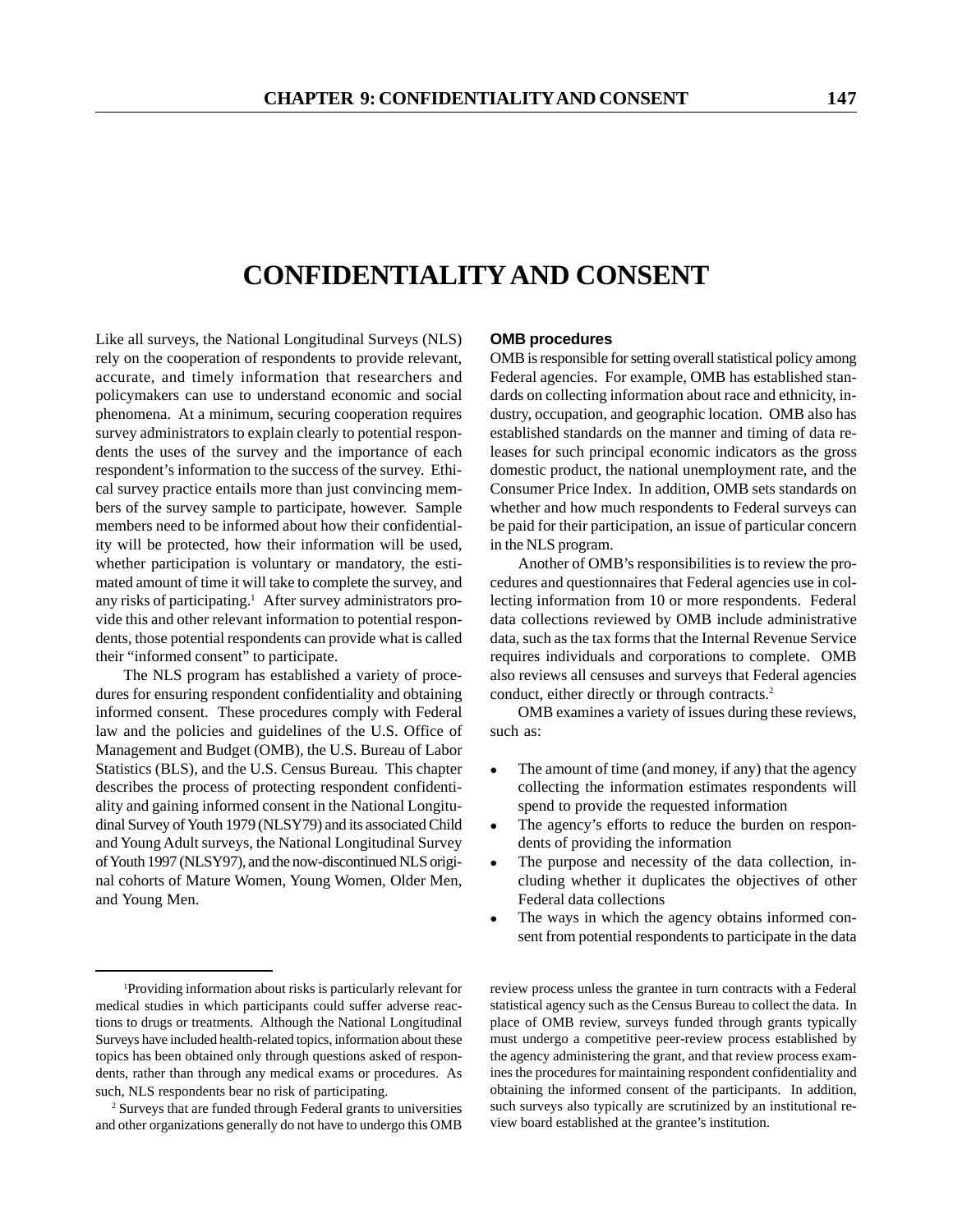collection

- The policies and procedures that the agency has established to ensure respondent confidentiality
- The statistical methods used to select representative samples, maximize response rates, and account for nonresponse
- The payment of money or the giving of gifts to respondents
- $\bullet$  The questionnaire itself, including the quality of its design and whether it includes questions that respondents may regard as sensitive

These OMB reviews are very thorough. From the time an agency prepares an OMB information collection request until the time OMB approves the data collection, the process typically takes 7 months or more and includes multiple layers of review within the agency and at OMB. These reviews are helpful in improving survey quality and ensuring that agencies treat respondents properly, both in terms of providing them with information about the data collection and its uses and protecting respondent confidentiality.

The review process also provides the general public with two opportunities to submit written comments about the proposed data collection. The agency conducting the data collection publishes a notice in the *Federal Register* describing the data collection and inviting the public to request copies of the information collection request, questionnaires, and other materials that the agency eventually will submit to OMB. The public is invited to submit written comments to the agency sponsoring the data collection within 60 days from the time the *Federal Register* notice is published. In the history of the NLS program, the public very rarely has submitted comments to BLS, but when comments are received, they are summarized in the information collection request that ultimately is submitted to OMB.

After the request has been submitted to OMB, the agency sponsoring the data collection then publishes a second notice in the *Federal Register* and invites the public to submit comments directly to OMB within 30 days. Again, in the history of the NLS program, the public very rarely, if ever, has submitted comments to OMB.

Once OMB has received the information collection request, they have 60 days to review the package, ask followup questions, suggest changes (or, occasionally, insist upon changes) to the survey questionnaire or procedures, and ultimately grant approval.

After OMB grants approval, the sponsoring agency can begin contacting potential respondents and collecting information from them. The process of contacting potential NLS respondents begins with sending them an advance letter several weeks before interviews are scheduled to begin. The advance letter serves several purposes. The obvious purpose is to inform respondents that an interviewer will be contacting them soon, but BLS and the organizations that conduct the surveys for BLS also use the letter to thank respondents for their previous participation and to encourage them to participate in the upcoming round. Another important objective of the advance letter is to remind respondents that their participation is voluntary and to tell them how much time the interview is expected to take. The letter also explains to respondents how the data will be used and how respondents' confidentiality will be protected by BLS and the organizations that conduct the surveys for BLS. An example of an advance letter is shown in figure 9.1.

## **Institutional review boards**

In addition to OMB review, each of the National Longitudinal Surveys is reviewed and approved by an institutional review board (IRB) at the institutions that manage and conduct the surveys under contract with BLS. Those institutions are The Ohio State University and the National Opinion Research Center (NORC) at the University of Chicago. BLS and OMB do not require these reviews; rather, the reviews are required under the policies of the universities. Obtaining approval from the IRBs involves completing a form signed by the Principal Investigator, providing a summary of the research project and submitting a description of the consent procedures and forms used in the survey. Additional documentation includes a copy of any materials used to recruit respondents, a detailed summary of the survey questionnaire, and any other information regarding the risks to humans of participating in the survey.<sup>3</sup>

The NLS project staff at The Ohio State University Center for Human Resource Research (CHRR) and at NORC obtain approval from their respective IRBs prior to the start of each round of data collection. Because each survey includes

ment to The Ohio State University Center for Human Resource Research. Virtually the same procedures are used to conduct the NLSY79 Child and Young Adult interviews for respondents age 21 and older as are used for younger respondents, so OMB presumably would approve the data collection if asked to do so. Data collection for the NLSY79 Young Adults age 21 and older is subject to the approval of the institutional review boards at The Ohio State University and the University of Chicago.

<sup>3</sup> In the NLS program, OMB must review all data collections for the NLSW, NLSY97, NLSY79, and NLSY79 Child survey. For the NLSY79 Young Adult survey, OMB review is required only for respondents under age 21. Interviews with Young Adult respondents age 21 and older are not subject to OMB review because those interviews are not funded through the contract with BLS. Instead, those interviews are funded through a competitive grant from the National Institute of Child Health and Human Develop-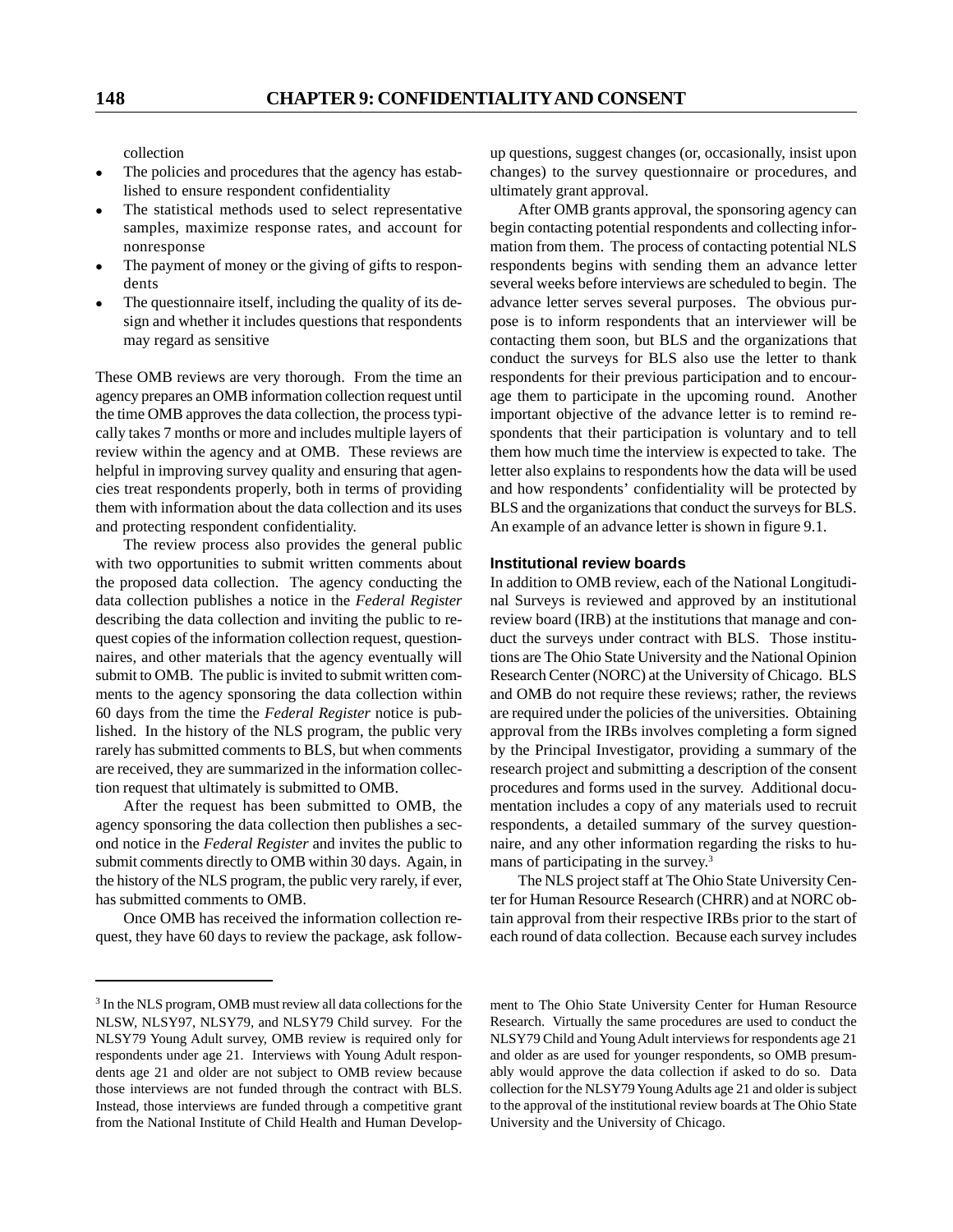# **Figure 9.1 NLSY79 round 21 advance letter**



You are part of something truly **great**: the *National Longitudinal Survey of Youth 1979.*

Few people have the opportunity to make such a great and **lasting** contribution.

The study is a valuable tool for legislation and research. The study is also a moving picture of your life. And because you represent many others your contribution becomes a "living" record of the people of this nation… a record that may be available for generations to come.

Those of us who work on the study are **proud** to work with you. We are a **team** of researchers who carefully prepare the content of the study to make sure it continues to be so valuable to educators and government policymakers; professionals who prepare and complete materials for the study; and a staff of interviewers who work tirelessly to contact you.

We all appreciate your continued participation and dedication to this study, which is sponsored by the Bureau of Labor Statistics of the U.S. Department of Labor. As a small thank you, we have included a calendar magnet to help you keep track of important dates.

We remain extremely **grateful** to you for your continuing participation and look forward to speaking with you again in 2004. The average interview lasts 60 minutes. As always, the information you provide is protected by law.

One of our interviewers from NORC at the University of Chicago will be **contacting** you in the coming weeks to set up a convenient appointment for your interview. In the meantime, if you have any **questions** about the study, please feel free to call us toll free at 1-877-853- 5908. The questions and answers shown on the back of this letter provide further information about this survey and your confidentiality.

We look forward to **talking** with you soon! And again,

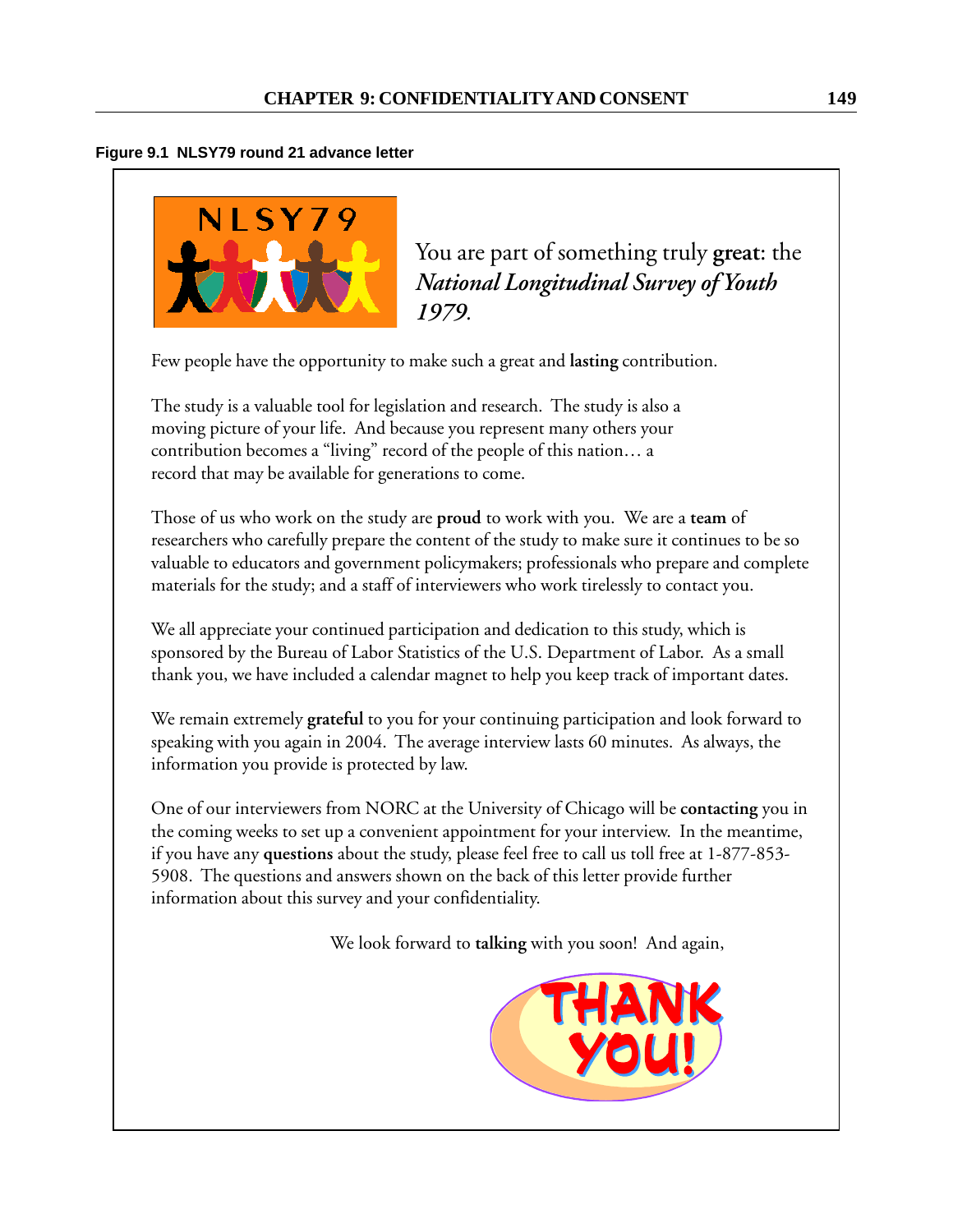only an interview and no invasive medical procedures, the IRBs typically focus on respondent compensation, consent procedures, and confidentiality protections for special populations, such as incarcerated or disabled respondents. Prisons, schools, and other institutions in which NLS sample members may reside often request the IRB approval statement and application as evidence that appropriate procedures are being followed and to judge whether to permit NLS interviewers to have access to individuals for whom the institutions are responsible.

## **Federal laws**

Three Federal laws govern policies and procedures for protecting respondent confidentiality and obtaining informed consent in the NLS program: the Privacy Act of 1974, the Confidential Information Protection and Statistical Efficiency Act (CIPSEA) of 2002, and Title 13 of the United States Code. The Privacy Act is discussed in the section on the NLSY79 and NLSY97 cohorts, as well as in the section on the NLS original cohorts. CIPSEA, which applies to all data collected by Federal agencies under a pledge of confidentiality for exclusively statistical purposes, also is discussed in both sections. Title 13 applies only to the NLS original cohorts and is described in that section of this chapter.

#### **NLSY79 and NLSY97 cohorts**

The Privacy Act and CIPSEA protect the confidentiality of participants in the NLSY79, its associated Child and Young Adult surveys, and the NLSY97. CIPSEA protects the confidentiality of participants by ensuring that individuals who provide information to BLS under a pledge of confidentiality for statistical purposes will not have that information disclosed in identifiable form to anyone not authorized to have it. In addition, CIPSEA ensures that the information respondents provide will be used only for statistical purposes. While it always has been the BLS policy to protect respondent data from disclosure through the Privacy Act and by claiming exemptions to the Freedom of Information Act, CIPSEA is important because it specifically protects data collected from respondents for statistical purposes under a pledge of confidentiality. This law strengthens the ability of BLS to assure respondents that, when they supply information to BLS, their information will be protected. In addition, CIPSEA includes fines and penalties for any knowing and willful disclosure of specific information to unauthorized persons by any officer, employee, or agent of BLS. Since the enactment of the Trade Secrets Act and the Privacy Act, BLS officers, employees, and agents have been subject to criminal penalties for the mishandling of confidential data, and the fines and penalties under CIPSEA are consistent with those prior laws. CIPSEA now makes such fines and penalties uniform across all Federal agencies that collect data for exclusively statistical purposes under a pledge of confidentiality.

BLS policy requires that advance letters sent to potential respondents in these surveys include on the back of the letter the series of questions and answers about confidentiality and other survey topics shown in figure 9.2. In addition to these written questions and answers, survey interviewers are trained how to answer questions from respondents about how their privacy will be protected.

Interviewers explain to potential respondents that all the employees who work on the surveys at BLS, NORC, and CHRR are required to sign a document stating that they will not disclose the identities of survey respondents to anyone who does not work on the NLS program and is therefore not legally authorized to have such information. In fact, no one at BLS has access to information about respondents' identities, and only a few staff members at NORC and CHRR who need such information to carry out their job duties have access to information about respondents' identities.

Interviewers also explain that the answers respondents provide will be made available to researchers at BLS and other government agencies, universities, and private research organizations, but only after all personal identifiers—such as names, addresses, Social Security numbers, and places of work—have been removed. In addition, the publicly available data files exclude any information about the States, counties, metropolitan statistical areas, and other, more detailed geographic locations in which respondents live, making it much more difficult to infer the identities of respondents.

Respondents are told that some researchers are granted special access to data files that include geographic information, but only after those researchers undergo a thorough application process at BLS and sign a written agreement making them official agents of BLS and requiring them to protect the confidentiality of respondents. In no case are researchers provided with information on the personal identities of respondents.

Finally, the reference in the questions and answers to the National Archives and Records Administration and the General Services Administration may be confusing to some potential respondents, because those Federal agencies are not involved in the administration of the surveys. Interviewers explain to respondents that NLS data and materials will be made available to those agencies because they are responsible for storing the Nation's historical documents. The information provided to those agencies does not include respondents' personal identities, however.

The organizations involved in the NLS program continuously monitor their security procedures and improve them when necessary. Protecting the privacy of NLS respondents entails considerable responsibilities for BLS, the organizations that conduct the surveys for BLS, and the researchers who use the data. Indeed, researchers in particular may become frustrated that they cannot obtain access to all the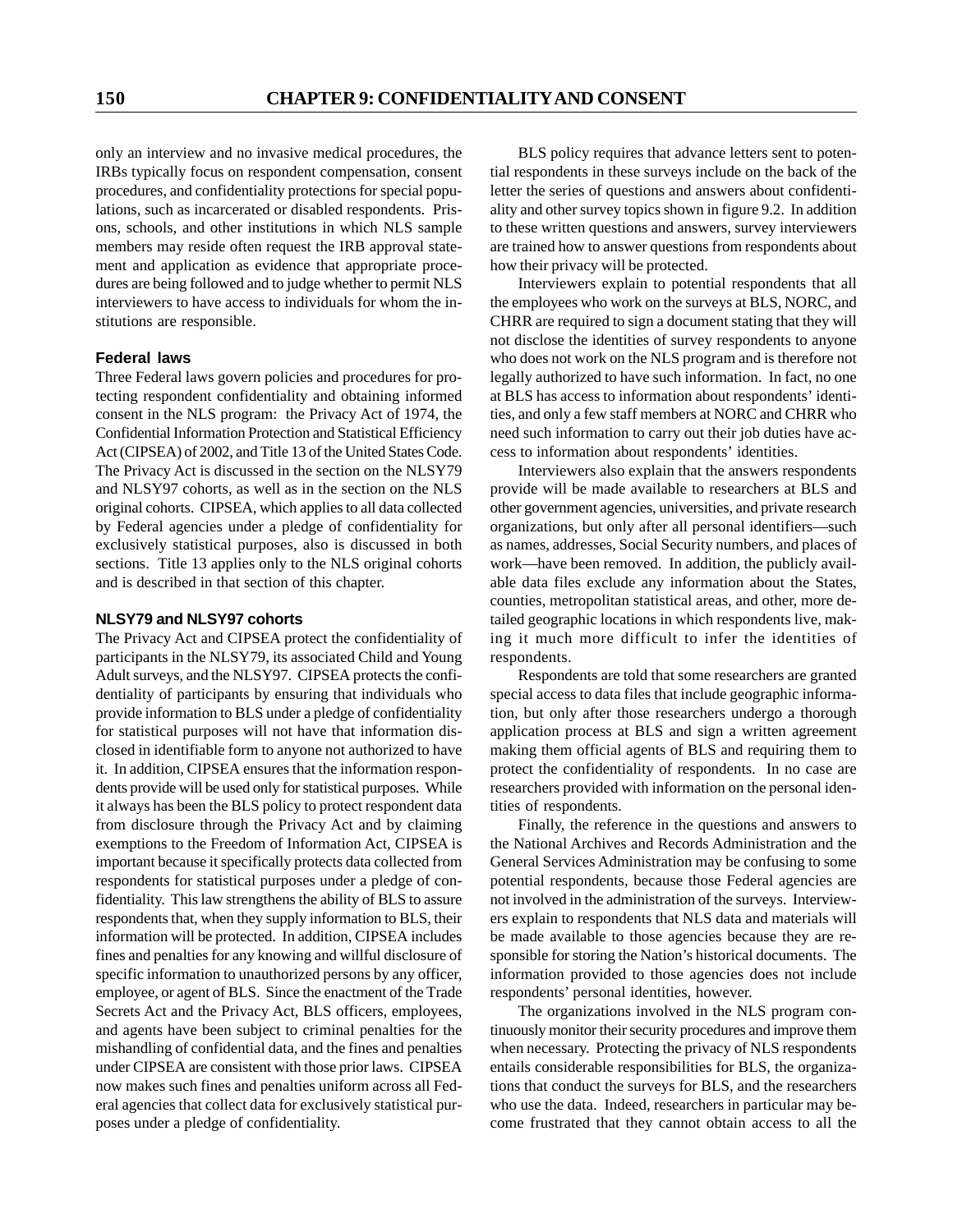## **Figure 9.2. Confidentiality and reporting burden information in the NLSY97 advance letter**

## **WHY IS THIS STUDY IMPORTANT?**

Thanks to your help, policymakers and researchers will have a better understanding of the work experiences, family characteristics, health, financial status, and other important information about the lives of people in your generation. This is a voluntary study, and there are no penalties for not answering questions. However, missing responses make it more difficult to understand the issues that concern people in your community and across the country. Your answers represent the experiences of hundreds of other people your age. We hope we can count on your participation again this year.

## **WHO AUTHORIZES THIS STUDY?**

The sponsor of the study is the U.S. Department of Labor, Bureau of Labor Statistics. The study is authorized under Title 29, Section 2, of the United States Code. The Center for Human Resource Research at The Ohio State University and the National Opinion Research Center at the University of Chicago conduct this study under a contract with the Department of Labor. The U.S. Office of Management and Budget (OMB) has approved the questionnaire and has assigned 1220-0157 as the study's control number. This control number expires on October 31, 2007. Without OMB approval and this number, we would not be able to conduct this study.

#### **WHO SEES MY ANSWERS?**

We want to reassure you that your confidentiality is protected by law. In accordance with the Confidential Information Protection and Statistical Efficiency Act of 2002, the Privacy Act, and other applicable Federal laws, the Bureau of Labor Statistics, its employees and agents, will, to the full extent permitted by law, use the information you provide for statistical purposes only, will hold your responses in confidence, and will not disclose them in identifiable form without your informed consent. All the employees who work on the survey at the Bureau of Labor Statistics and its contractors must sign a document agreeing to protect the confidentiality of your data. In fact, only a few people have access to information about your identity because they need that information to carry out their job duties.

Some of your answers will be made available to researchers at the Bureau of Labor Statistics and other government agencies, universities, and private research organizations through publicly available data files. These publicly available files contain no personal identifiers, such as names, addresses, Social Security numbers, and places of work, and exclude any information about the States, counties, metropolitan areas, and other, more detailed geographic locations in which survey participants live, making it much more difficult to figure out the identities of participants. Some researchers are granted special access to data files that include geographic information, but only after those researchers go through a thorough application process at the Bureau of Labor Statistics. Those authorized researchers must sign a written agreement making them official agents of the Bureau of Labor Statistics and requiring them to protect the confidentiality of survey participants. Those researchers are never provided with the personal identities of participants. The National Archives and Records Administration and the General Services Administration may receive copies of survey data and materials because those agencies are responsible for storing the Nation's historical documents.

## **HOW MUCH TIME WILL THE INTERVIEW TAKE?**

Based on preliminary tests, we expect the average interview to take about 60 minutes. Your interview may be somewhat shorter or longer depending on your circumstances. If you have any comments regarding this study or recommendations for reducing its length, send them to the Bureau of Labor Statistics, National Longitudinal Surveys, 2 Massachusetts Avenue NE., Washington, DC 20212.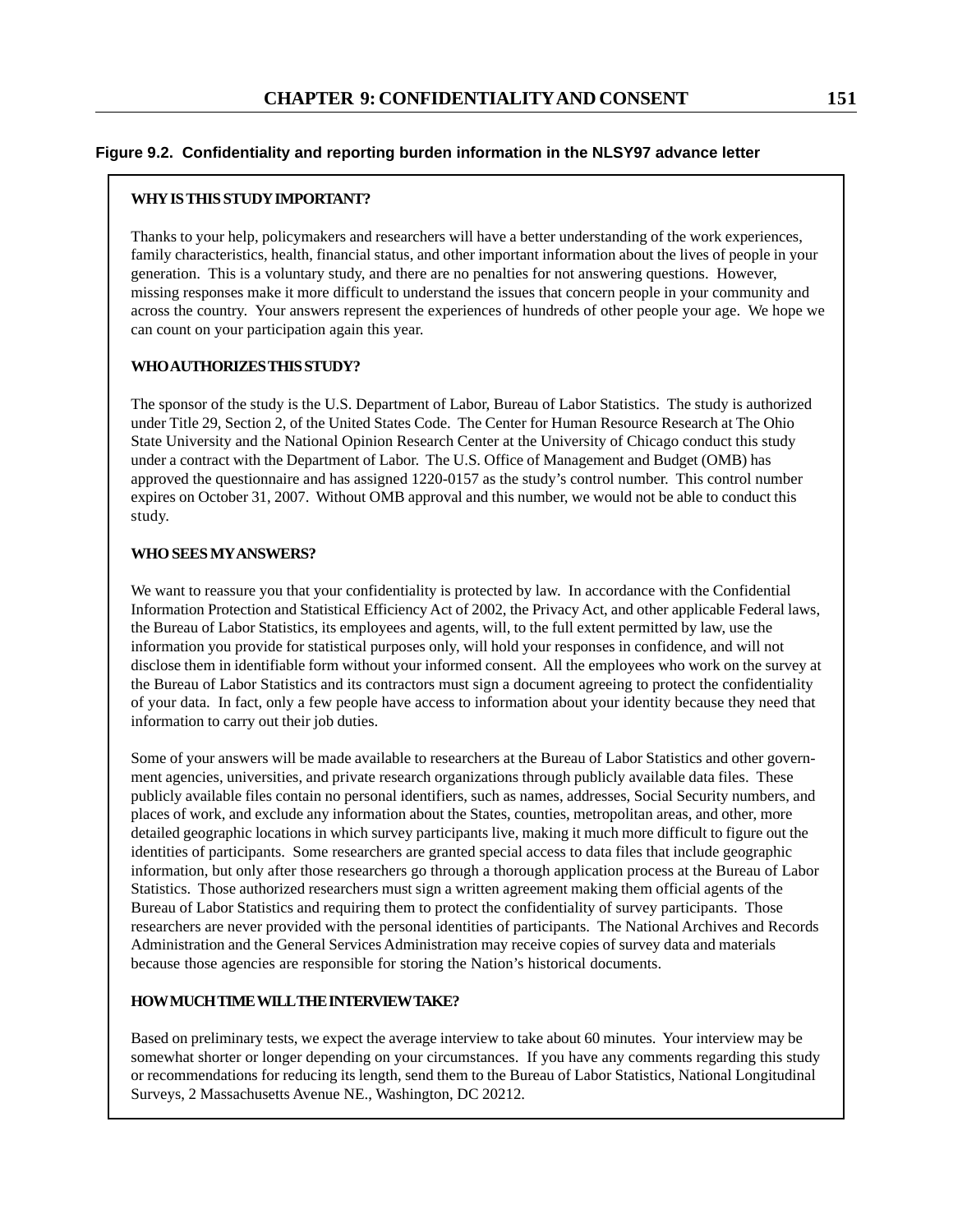data that they want or that they must undergo a long review process at BLS to obtain some types of data. It is important to remember, however, that protecting respondent confidentiality must remain paramount. Any action that might jeopardize respondent confidentiality and erode the confidence of respondents could harm response rates in the NLS program and in other government or academic surveys. Thus, without the safeguards in place to protect respondent confidentiality, researchers would have far less data available to work with than they currently enjoy.

#### **Contractors' role in maintaining respondent confidential-**

**ity.** BLS, NORC, and CHRR are responsible for following the Federal requirements and maintaining their own security procedures. As mentioned earlier, all officers, employees, and agents of BLS are required to sign agreements stating that they will not disclose the identities of survey respondents to anyone who does not work on the NLS program and is therefore not legally authorized to have such information. Each contractor has in place procedures to ensure that the data are secure at each point in the survey process. (See the Data Handling section of this chapter for more information.)

Like all contractor staff, field interviewers are agents of BLS and are required to sign the BLS agent agreement before working on the NLSY79 or NLSY97. All interviewers also must undergo a background check when they are hired. Confidentiality is stressed during training and enforced at all times. Field interviewers receive specific instructions in their reference manuals to remind them of the appropriate procedures when locating or interacting with respondents or contacts.

At the end of each interview, interviewers ask respondents to provide information on family members, friends, or neighbors who can be contacted if the interviewers are unable to locate the sample member in a subsequent round of interviews. The interviewers then use those contacts to help in locating sample members who have moved. When contacting a sample member's relatives, friends, or neighbors about the sample member's whereabouts, interviewers never disclose the name of the survey they are conducting. They are instructed to maintain the confidentiality of any relative, friend, or neighbor who provides information about the sample member's whereabouts.

Answering machines can pose problems when interviewers are contacting sample members because it is difficult to confirm that the interviewer is calling a sample member's correct telephone number or that other household members will not hear the message. For those reasons, interviewers are instructed not to leave messages on answering machines.

When interviewers contact the appropriate household, they ask to speak with the sample member or the parent of a sample member under age 18. Interviewers introduce themselves and state the purpose of the call by saying that they are from the National Opinion Research Center at the University of Chicago and are calling concerning a national survey. The name of the survey is not disclosed to anyone but the sample member.

**Special situations.** The NLSY79 and NLSY97 are general population surveys and include a variety of sample members with special circumstances, such as incarcerated individuals, respondents in the military, other institutionalized persons, disabled persons, those with limited English proficiency, and so forth.

*Incarcerated respondents.* Incarcerated respondents constitute the largest group requiring special accommodations. The first challenge with incarcerated respondents is contacting them to schedule an interview. NLS interviewers must contact the prison administration to arrange for an interview, but the interviewers cannot legally reveal to the prison administration that the prisoner previously had participated in the survey without first obtaining the written, informed consent of the prisoner to reveal that information.

The process of obtaining prisoners' consent begins by sending them a letter. The letter reminds prisoners that they have participated previously in a NORC survey, but, in case the mail is monitored by prison staff, the letter does not name the survey or BLS so as not to reveal the prisoner's participation. The letter encourages the prisoner to participate in the upcoming round of the survey. It explains that NORC staff needs to set up an interview through the prison administration but that NORC cannot tell the prison administration about the prisoner's participation without the prisoner's informed consent. The letter then asks the prisoner to request a consent form by signing and dating an enclosed form letter and mailing it to NORC in a pre-addressed, postage-paid envelope. The letter reminds the prisoner that the mail at the institution may be monitored and explains that the consent form that NORC will send the prisoner will state the prisoner's name and the name of the survey. The letter emphasizes that, by returning the enclosed form letter, prison management or staff may learn that the prisoner is a participant in the survey.

If the prisoner chooses to send the form letter to NORC, NORC then sends the prisoner a cover letter and a consent form that names the specific survey. The prisoner is asked to sign the consent form and mail it to NORC in a pre-addressed, postage-paid envelope. Once NORC has received the signed consent form, NORC staff can contact the prison to request permission to interview the prisoner and learn about any restrictions that the prison administration may impose.

If the prison administration permits an interview and a date and time have been scheduled for the interview, NORC mails another letter to the prisoner. This letter serves two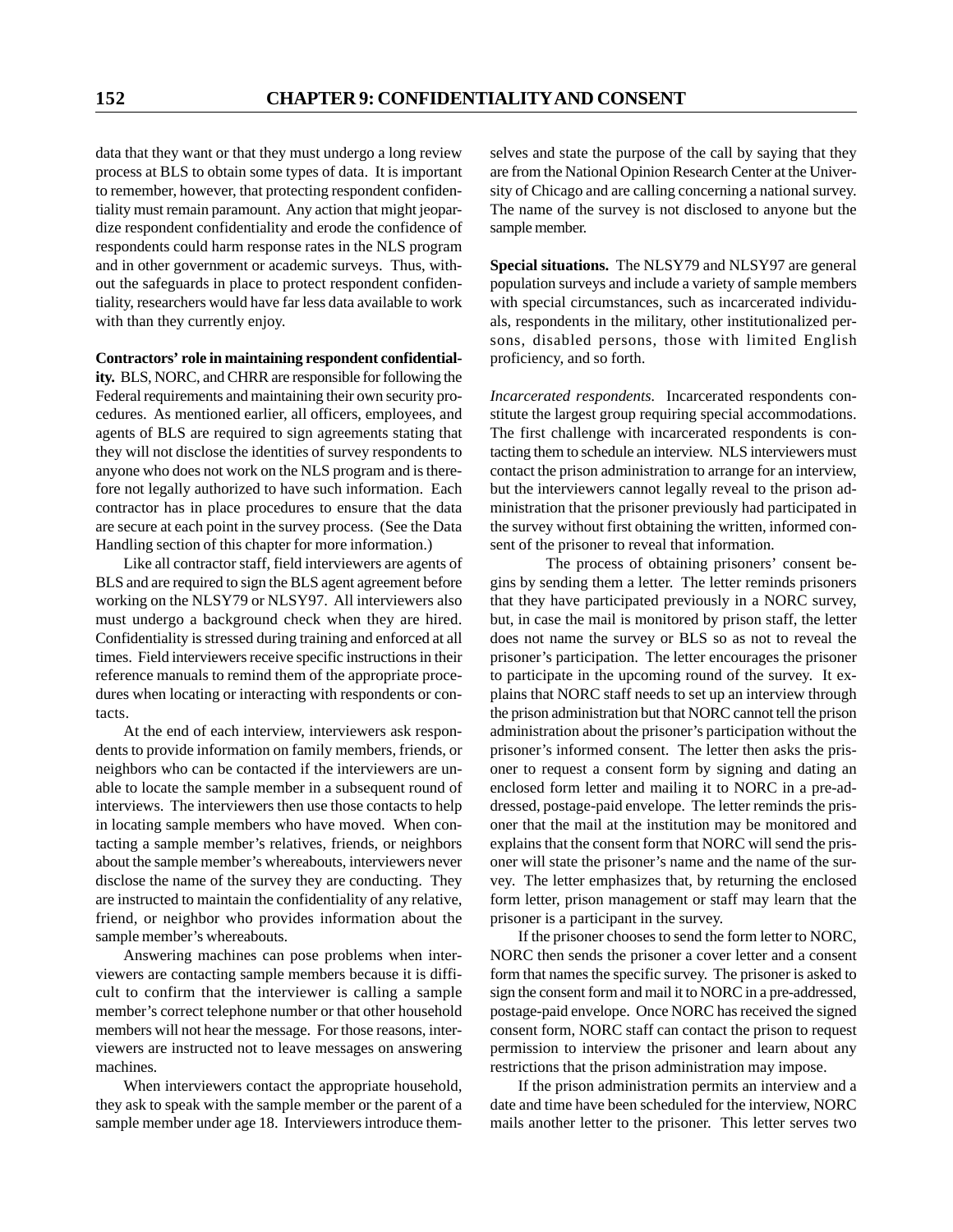purposes. First, it tells the prisoner when the interview will take place. Second, it informs the prisoner in writing that the interview very likely will be monitored by prison staff. That fact probably is obvious to any prisoner, but NLS staff feels that it is important to tell the prisoner in writing.

Once all of these steps are complete, the prisoner finally can be interviewed, but the NLS program takes additional steps to minimize the risk that prisoners might reveal illegal or illicit behavior in the presence of prison staff during the course of the interview. This concern generally is not an issue for the NLSY79, which has not asked questions on such sensitive topics in recent years, but it is an issue with the NLSY79 Child and Young Adult surveys and with the NLSY97.

As described later in this chapter, such sensitive questions are asked in the self-administered portions of the NLSY97. During these portions of the survey, the typical protocol for a respondent who is not incarcerated involves the interviewer turning the laptop computer around to enable the respondent to read the questions to him or herself and enter the answers directly into the laptop computer without the interviewer knowing the responses. (In fact, the interviewer does not even know which questions the respondent answered). In some relatively low-security correctional facilities, such as some county jails and halfway houses, this protocol still would be possible. In higher security facilities, the prison administrators would not permit the prisoner to touch the computer, so the questions either would have to be read to the respondent or skipped altogether.

NLS program staff have identified the questions that could be considered even moderately sensitive or risky for the prisoner to answer out loud. Given this examination, the NLS program has adopted the following protocol for administering sensitive questions to prisoners:

- 1. At the very beginning of the interview, the interviewer will indicate in the survey instrument whether a respondent is in a correctional facility of any kind and, if so, whether the facility permits the prisoner to touch the laptop and enter responses to the self-administered questions. For Federal prisons, the interviewer assumes that the prisoner is not permitted to touch the laptop.
- 2. If the facility permits the prisoner to enter responses to the self-administered questions directly into the laptop, then the full set of questions, including all of the sensitive questions, would be administered.
- 3. If the facility does not permit the prisoner to enter responses directly into the laptop, or if the interview is conducted over the telephone rather than in person, all survey questions will be asked orally by the interviewer, but the instrument is programmed to skip sensitive questions in which the prisoner might be asked about illegal or illicit behavior.

*Military respondents*. NLS respondents who are in the military tend to be very cooperative and willing to participate in the surveys, but it sometimes can be difficult to locate and contact them, particularly if they are stationed outside the United States. It sometimes is necessary to seek the help of military or civilian staff in the Department of Defense to locate and contact military respondents, but NLS program staff first must obtain the military member's written, informed consent to reveal to Department of Defense staff that he or she previously had participated in the survey and is willing to be contacted to participate in future rounds of the survey.

*Respondents with limited English proficiency*. Some respondents lack fluency in English and are more comfortable using another language. It is not possible to accommodate all of the different languages other than English that respondents might speak, but the NLSY79 and NLSY97 historically have made special arrangements for respondents and their parents who speak Spanish, the most commonly spoken language other than English among respondents. Staff members translate advance letters and other informational materials into Spanish to enable respondents and the parents of minor respondents to provide their informed consent based on information that is written in the language that they understand best. Survey questionnaires also have been translated into Spanish to ensure that the surveys are administered consistently, an alternative much preferable to having Spanish-speaking interviewers translate the English-language questionnaire during the interview. The first 6 rounds of the NLSY97 included a Spanish version of the questionnaire, but, because the number of respondents who speak only Spanish has continued to decline, it no longer is cost-effective to continue programming a computerized Spanish questionnaire. For that reason, Spanish questionnaires are not used starting with round 7 (2003-04) of the NLSY97. Advance letters and other informational materials still are available in Spanish, however. The main NLSY79 questionnaire continues to be translated into Spanish.

*Sensitive subjects.* The NLSY79 and NLSY97 have included questions on income and assets, religion, relationships with parents and other family members, sexual experiences, abortion, drug and alcohol use, criminal activities, homelessness, runaway episodes, and other topics that are potentially sensitive for respondents to discuss. Respondents are advised at the start of the interview that they can choose not to answer any questions that they prefer not to answer. During training, interviewers undergo exercises to teach them how to allay the concerns of respondents about answering sensitive questions and encourage them to respond. Interviewers are instructed not to coerce respondents into answering questions that they prefer not to answer, however.

All questions in the NLSY79 and most questions in the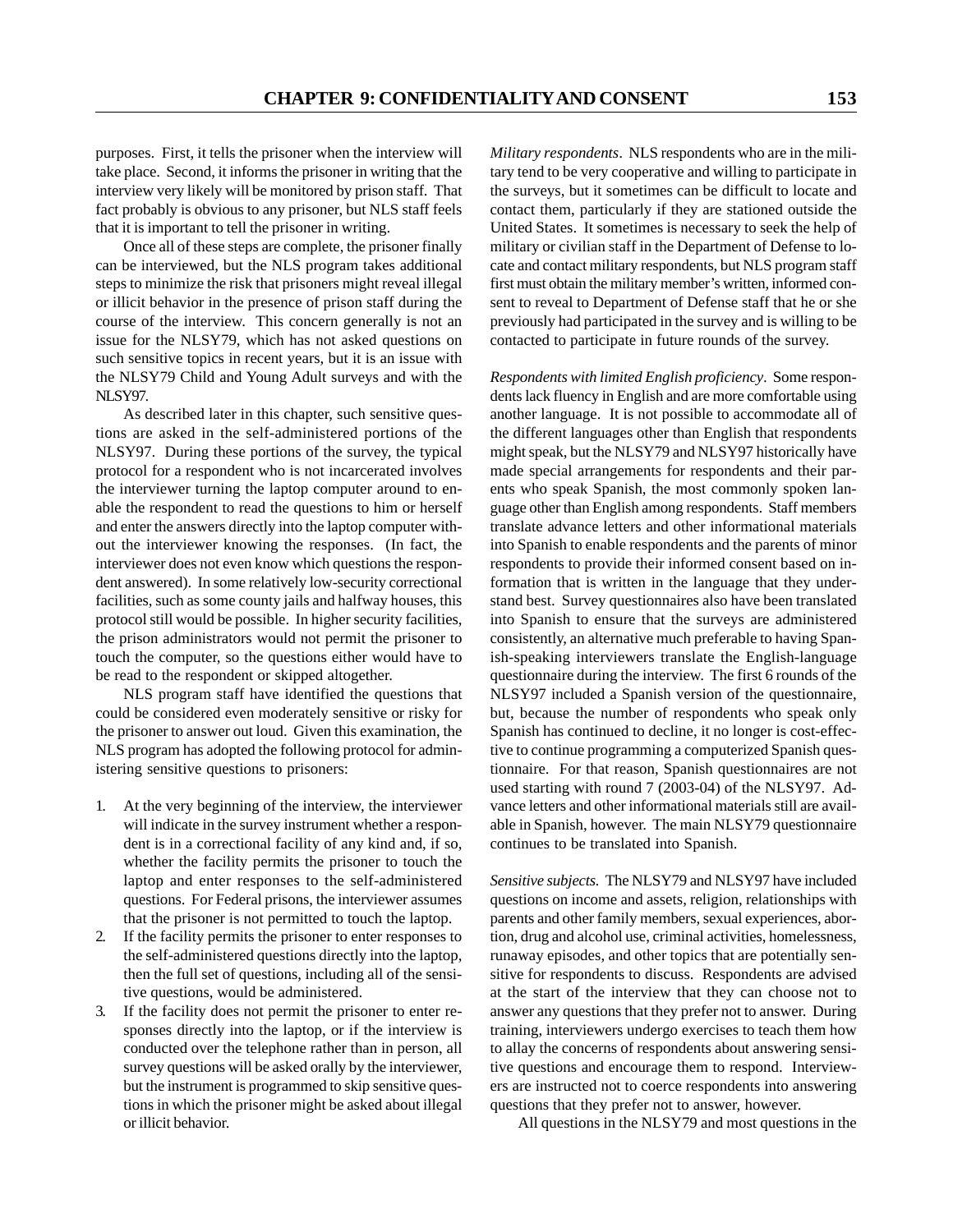NLSY97 are read to the respondent by an interviewer. The respondent then provides an answer, and the interviewer records that answer on a laptop computer. For especially sensitive questions, some respondents might be reluctant to answer truthfully—or at all—if they have to tell an interviewer their answers, even though interviewers can face criminal and civil penalties if they disclose the respondents' identities or answers to anyone not authorized to receive that information.

Obviously, it is important that respondents answer all questions truthfully, so the NLSY97 includes a self-administered portion of the questionnaire to reduce the potential reluctance to respond to sensitive questions. In this mode of data collection, the interviewer hands the laptop computer to the respondent and asks the respondent to read the questions and enter his or her responses with the keyboard. Sometimes, respondents have literacy problems or disabilities that prevent them from reading the questions on the computer screen. For this reason, the interviewer also provides the respondent with a set of headphones that plug into the computer and enable the respondent to listen to a computer-generated recording of someone reading the questions. While the respondent completes this computer-assisted self-interview, the interviewer does not see the respondent's answers and, in fact, does not even see what questions the respondent is answering. Even in the selfadministered portion of the survey, however, respondents still have the option not to respond to individual questions.

*Guidelines for e-mailing sample members.* At the end of each interview, respondents are asked to provide information that will help interviewers contact them during subsequent rounds of the surveys. In addition to the information collected about relatives, friends, or neighbors, interviewers also obtain the e-mail addresses of sample members who have them. During round 5 of the NLSY97 (conducted during 2001-2002) and round 20 of the NLSY79 (conducted during 2002), the NLS contractors began using e-mail as a means to contact a small number of sample members who were hard to reach by other means. The following guidelines were enacted to ensure confidentiality:

- 1. The name of the survey is not contained in the subject line or text of the e-mail message. Some sample members may share the use of an e-mail address with other household members, so the survey name is omitted from the message to prevent other household members from learning the specific name of the survey.
- 2. E-mail is sent from one NORC address. Field interviewers are not permitted to use their individual e-mail accounts to contact sample members.

*Respondents knowing respondents.* One feature of the sample design in the NLSY79 and NLSY97 is that there often are multiple respondents within the same original household, either siblings or, occasionally, spouses. It obviously is not possible in these cases to prevent family members from knowing that a relative is in the survey sample, but interviewers take steps to ensure that each respondent's answers remain private and are not revealed to other family members.

**Consent from NLSY97 respondents and parents.** Because of the young ages of this cohort in the initial survey years, additional measures were taken to obtain informed consent from minors and their parents. Consent procedures for rounds 1 through 5 of the NLSY97 included the following protocol:

- 1. For respondents age 17 and younger, parents were asked to complete a written Parental Permission to Interview Youth form prior to the youth's completion of the interview. Respondents themselves were asked to complete a written Youth Assent to Participate form prior to completing the interview. This protocol also applied to respondents whose interviews were completed by a proxy. (Proxy interviews are conducted in cases in which a disabled respondent could complete the interview only with the assistance of a parent, guardian, or other caretaker.) Respondents who were age 17 or younger and had attained independence or were considered "self-supportive" were not required to have a parent complete a permission form.
- 2. Whether or not a parent permission form was required, all youths, regardless of age, signed a consent form prior to completing the interview.

Through the completion of round 5 data collection in May 2002, a significant proportion of NLSY97 sample members required signed parental permission because they had not yet reached age 18 or established legal independence.

As of January 1, 2003, all NLSY97 sample members were at least age 18. Beginning in round 6, consent procedures changed to align with procedures of other large surveys of adults. Respondents age 18 and older now verbally consent prior to completing the interview. They read a consent statement similar to those used in previous rounds, but they no longer need to sign any documents.<sup>4</sup> For incarcerated respondents and respondents whose interviews are completed by proxy, the NLS program continues to require signed consent as an additional safeguard against possible coercion.

<sup>4</sup> Data collection for round 6 began in November 2002, when approximately 250 respondents were still age 17. Interviews with these respondents were postponed until January 2003, when all had reached age 18.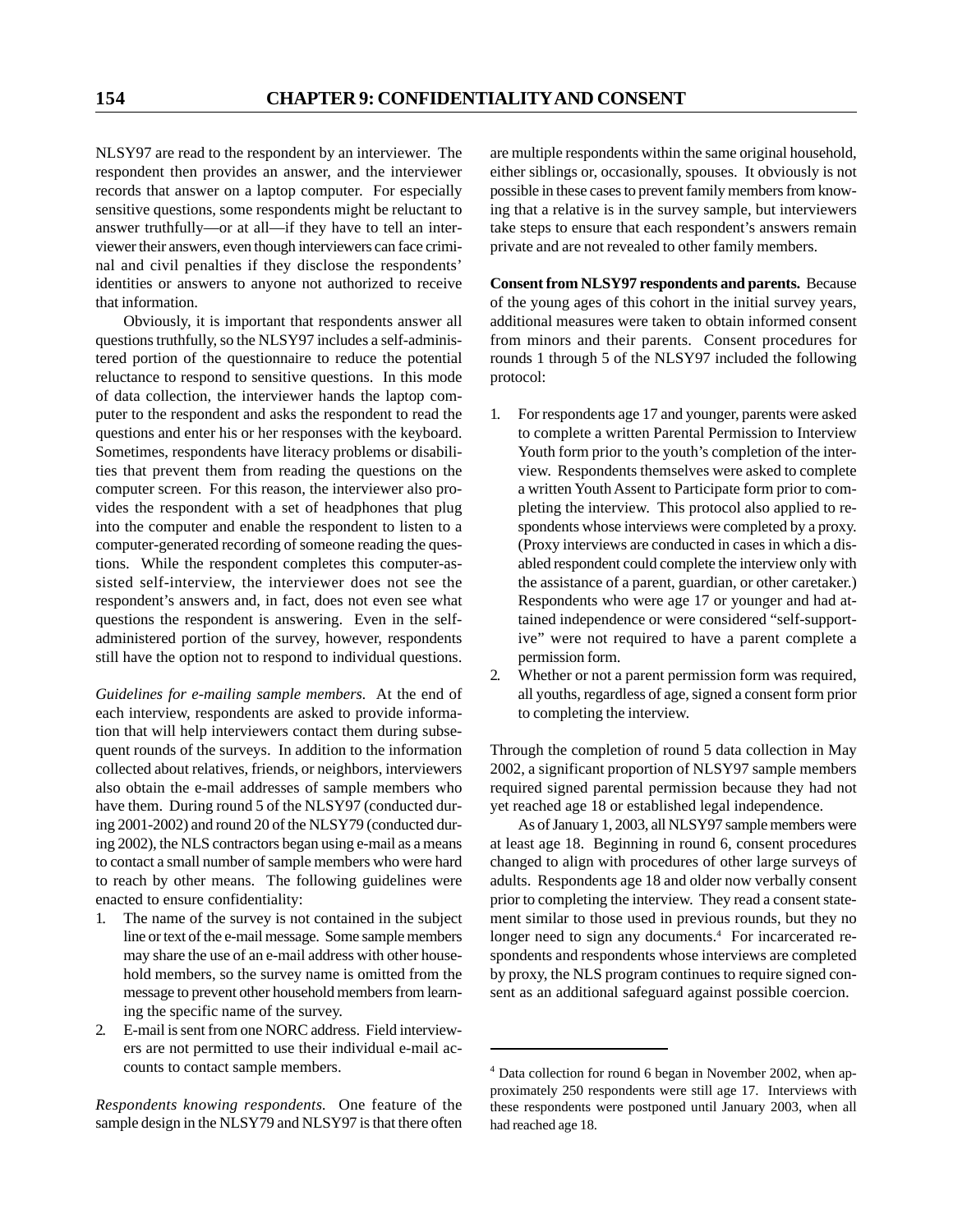**Consent from NLSY79 respondents and Young Adults age 18 and older.** Respondents are able to review the confidentiality and consent information presented in the advance letter. The respondent gives verbal consent to participate at the beginning of the interview.

**Children of the NLSY79, parental consent.** In the Children of the NLSY79, the biological children of female NLSY79 sample members are assessed, and the mothers are interviewed about their children. Children ages 4 to 14 are given a variety of assessments depending on their age; children younger than age 4 are not assessed. The mother's consent is required for these assessments to be administered. The field interviewer asks the mother to sign a consent form. The back of the parental permission form has the questions and answers shown in figure 2 of this chapter. In the rare cases in which the child is not assessed but the mother is interviewed by telephone about the child, the mother gives verbal consent over the telephone. The field interviewer signs the consent form and returns it to the central office of the NLS contractor for secure storage.

Children ages 10 to 14 are asked a series of questions through a self-administered questionnaire on a variety of potentially sensitive topics. After the mother verbally agrees that the child may answer these questions, the interviewer reads a consent statement to the child and obtains verbal consent. This consent statement is similar to the statement used with older respondents but has been cognitively tested and revised to ensure that it is appropriate for preteens.

**Young Adults under age 18, parental consent.** Parental permission is required for young adults ages 15 to 17 who undergo an interview modeled on the questionnaire used in the main NLSY79. For telephone interviews, the field interviewer asks to speak to the parent and requests permission from that parent to interview the young adult. When the parent grants permission, the interviewer signs the consent form and returns it to the central office of the NLS contractor for secure storage.

#### **NLS original cohorts**

The NLS original cohorts were conducted for BLS by the Census Bureau. Title 13 of the U.S. Code authorizes the Census Bureau to conduct censuses and surveys and protects the confidentiality of respondents. Title 13 requires that information collected from respondents by the Census Bureau remain confidential. The information can be used only for statistical purposes at secure locations by Census Bureau employees who have been specifically authorized to have access to NLS data. Individuals not employed by the Census Bureau can have access to confidential NLS data only if they have obtained "Special Sworn Status" from the Census Bureau to use the data. Title 13 provides specific penalties for violations of the confidentiality of companies, establishments, households, or individuals. Publication of NLS data must not include details that can identify individuals participating in the survey. Wrongful disclosure of confidential information could result in substantial monetary fines and jail time. The Census Bureau's internal Disclosure Review Board sets the confidentiality rules for all data releases.

The Privacy Act also applies to the NLS original cohorts. The law requires the Census Bureau to provide NLS sample members with information about the purpose of the survey, the legal authority for conducting the survey, and the ways in which the information about participants will be used. The Privacy Act also requires the Census Bureau to inform sample members that their participation is voluntary, rather than mandatory, and that there are no consequences to sample members who choose not to participate. This information enabled NLS original cohort sample members to provide their informed consent to participate. CIPSEA also applies to information collected by the Census Bureau for exclusively statistical purposes under a pledge of confidentiality.

The information provided to NLS Mature Women and Young Women sample members about their confidentiality and reporting burden was similar to the information provided to sample members in the NLSY79 and NLSY97. The information presented on the back of the advance letter for the 2003 NLS of Mature Women and Young Women is shown in figure 9.3.

If the sample member received the advance letter and agreed to participate, the Census Bureau regarded that agreement as informed consent and proceeded with the interview. If the sample member had not received the advance letter when the Census Bureau interviewer visited or called on the telephone to conduct an interview, the interviewer either handed the sample member a copy of the advance letter or read her a statement that contains the information required to obtain informed consent. If the sample member agreed to participate, the interviewer proceeded with the interview.

The great majority of NLS original cohort interviews were by self-response, meaning the sample member answers the questions. If the sample member is unable to respond because of a physical or mental condition, a proxy respondent can provide the information if the sample member is present. Because the proxy respondent usually is a family member living in the same household as the sample member, the Census Bureau assumes that the proxy has sufficient knowledge to respond on behalf of the sample member. The interviewer follows the same informed-consent protocol described earlier. That is, the interviewer makes sure that the proxy respondent has received a copy of the advance letter or has been read the statement that contains the information required to obtain informed consent.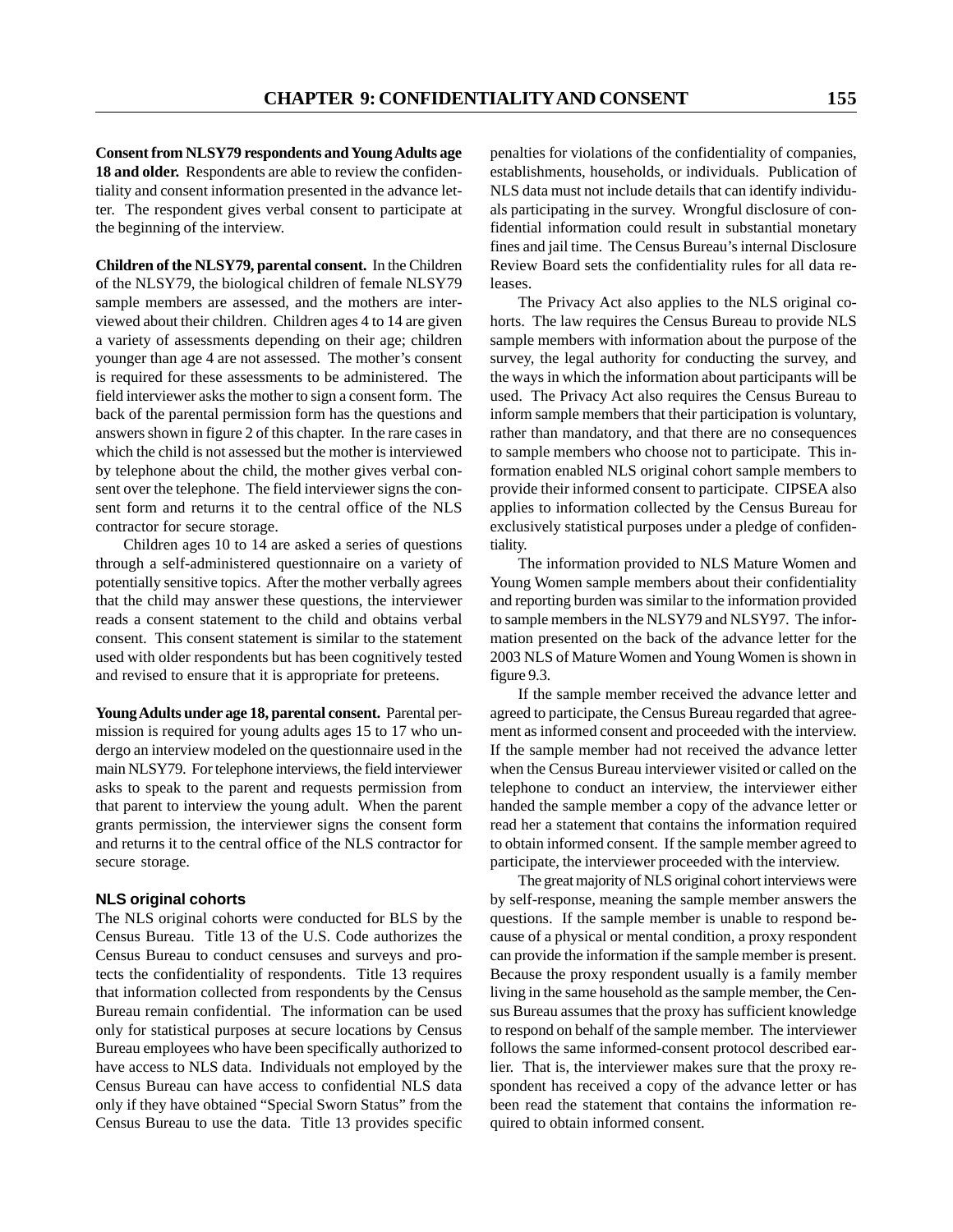Census Bureau interviewers are required to sign an affidavit affirming their responsibilities to protect the confidentiality of respondents. Interviewers receive training that stresses the importance of protecting respondent confidentiality. This training and the interviewer reference manuals explain the appropriate procedures to follow when locating or interacting with respondents or contacts. These procedures are similar to those that interviewers from NORC must follow when conducting the NLSY79 and NLSY97, as described earlier in this chapter.

*Disclosure limitation.* Disclosure limitation is the process for protecting the confidentiality of data. An improper disclosure of data occurs when someone can use published

## **Figure 9.3. Confidentiality and reporting burden information in 2003 NLS Mature Women and Young Women advance letter**

## **SOME COMMONLY ASKED QUESTIONS**

## **WHY IS THIS SURVEY IMPORTANT?**

Because of your help, the Department of Labor, as well as economists, sociologists, and other researchers, will get a clearer picture of how work-related decisions influence people's lives. If you are married, information about your husband will help provide a more complete picture. Policymakers can use the work information we obtain to shape economic policy. This is a voluntary survey, and there are no penalties for not answering questions. However, missing responses seriously hamper our ability to make statements and predictions about the country as a whole. Your answers represent hundreds of other women your age. We hope we can count on your participation again this year.

## **WHO AUTHORIZES THIS SURVEY?**

The Census Bureau is conducting this survey for the Department of Labor. It is authorized under Title 29, Section 2, of the United States Code. The Office of Management and Budget (OMB) has approved the 2003 questionnaire and has assigned 1220-0110 as the study's control number. This control number expires on December 31, 2003. Without OMB approval and this number, we would not be able to conduct this survey.

## **WHO SEES MY ANSWERS?**

We want to reassure you that your confidentiality is completely protected. We are conducting this survey under the authority of Title 13, United States Code, Section 8. Section 9 of this law requires us to keep all information about you and your household strictly confidential. We may use this information only for statistical purposes.

### **HOW CAN I PREPARE FOR THE INTERVIEW?**

We will be asking questions about your family life, your participation in the labor force, health insurance and pension coverage, and special employment problems. If you are married, we will ask similar questions about your husband. It would be helpful if you would give some thought to these topics before the field representative visits.

# **HOW MUCH TIME WILL THE INTERVIEW TAKE?**

Based on preliminary tests, we expect the average interview to take about 70 minutes. Since not everyone will complete all parts of the questionnaire, actual times do vary. Your interview may be somewhat shorter or longer depending on your circumstances. If you have any comments regarding this study or recommendations for reducing its length, send them to the Bureau of Labor Statistics, Office of Employment and Unemployment Statistics, National Longitudinal Surveys Division, Project 1220-0110, Washington, DC 20212.